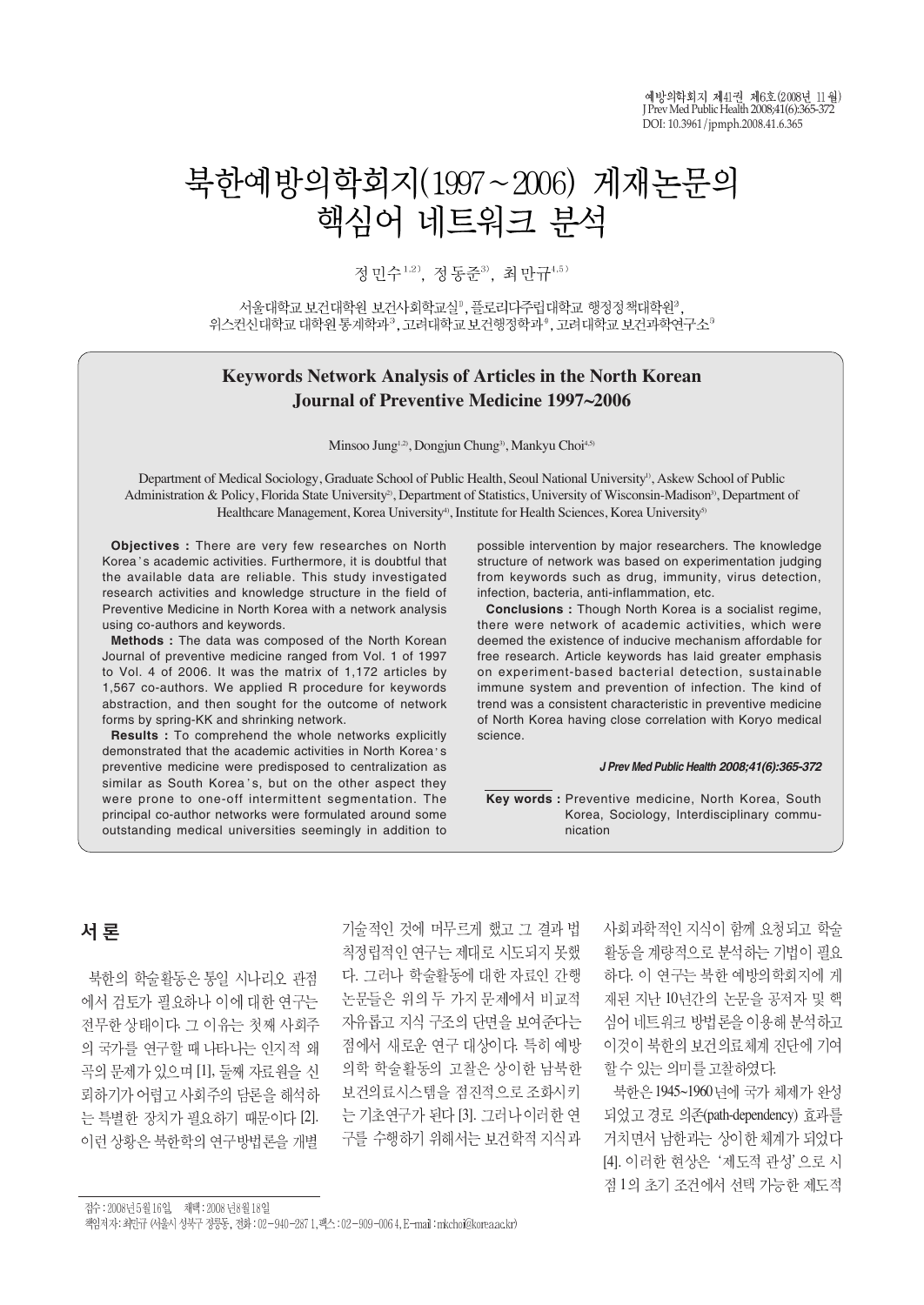대안들이 시점 2의 중요 국면에서 하나로 선택된 이후 급격히 자가-강화되는 것이 다 (Figure 1). 즉 우연한 초기 조건이 제도 의 경향성이나 사건의 연쇄를 통해 역사 적 과정으로 고착되는 것이다 [5-7]. 북한 은 사회주의 국가 중에서도 주체사상을 통한 경로 의존적 과정이 뚜렷했으며 그 결과 외부 세계와의 단절이 심화될 수밖 에 없었다. 그러나 지금까지 시도된 내재 적인 접근법은 국가 체계의 특수성을 제 대로 드러내지 못하여 외재론적 비판에서 자유롭지 못했다 [8]. 이에 따라 북한학 연 구 분야에서는 경험적 자료원을 통한 계 량분석과 미시적 연구방법론의 적용이 요 청되고 있다 [4]. 학술활동을 통한 접근은 북한의 국가 특수성 문제를 벗어나 연구 자들의 미시적 행태 속에 있는 제도적 요 소들을 분석한다는 점에서 의미가 있고 남북한의 보건의료체계를 비교할 수 있는 준거를 제공한다는 점에서 실천적 유용성 을 가진다.

현재 국내에서 북한 발가자료(학술지)를 공식적으로 소장하고 있는 곳은 한국과학 기술정보원(KISTI; Korea Institute of Science and Technology Information)의 "NK 테크(북 하과학기술네트워크; www.nktech.net)" 와 통일부 "북한자료센터(unibook.unikorea. go.kr)"이다. 이곳의 논문들은 주체사상으 로 윤색되지 않아 연구의 의미가 높음에 도 불구하고 적절한 방법론이 없어 연구 되지 못한 실정이다. 국외에서 꾸준히 연 구되었고 현재는 국내에서도 시도되고 있 는 공저자 및 핵심어 네트워크 분석은 이 에 대한 유용한 도구가 된다 [9-14]. 공저자 네트워크는 한 편의 논문을 같이 쓴 과학 자들 사이의 상호관계이며 핵심어 네트워 크는 논문 한 편에 제시된 주제어를 통해 구조화된 지식을 드러내는 지식의 네트워 크이다. 네트워크 방법론을 통해 이러한 과학자들의 연구행위를 분석하면 과학자 공동체에서 지식이 생산되고 공유되는 양 상을 역동적으로 파악할 수 있다. 그래서 이 연구는 연구자들의 학술활동에 직접 기반하여 영향력 지수(IF: impact factor)를 구한 Jung 과 Chung 의 방법론을 적용하였 다[14]. 그러나이것을 단순히 차용하는데 그치지 않고 이들의 방법론 중에서 핵심



#### **Figure 1.**Path-dependency model.

어 분석 부분을 새롭게 고안하였다. 학술 지 내에서 특정한 단어들의 반복 사용으 로 형성되는 지식의 구조는 해당 분야 연 구 활동의 '인지적 네트워크' [15]를 드러 내는 것으로 네트워크 방법론의 중요한 부야이다.

현재까지 북한의 학술활동에 대한 양적 연구는 국내에 없었다. 그러나 통계청에 서는 "남북한 경제사회상에 대한 비교" 자 료를 매년 발간하고 있다 [16]. 이 자료의 2006년 판에 의하면 북한은 16~21 세에 대 학에 진학하여 4~7년간 학업을 한다. 그리 고 학자가 되기 위해서 남한의 대학원과 같은 박사워에 진학하여 석 · 박사과정을 거친다. 2005년 자료에 의하면 북한의 대 학교는 772개이고 남한의 대학교는 1,393 개로 그 비율이 1.8배에 달하다. 그러나 남 한의 경우는 전문대학, 교육대학, 대학교 및 대학원을 포함하고 방송통신대와 산업 대학은 제외한 수치이지만, 북한은 전문 대학, 농장대학, 공장대학, 어장대학을 제 외할 경우 그 수치가 300여개 정도에 머무 른다. 그리고 인구 만 명당 대학생 수 역시 위의 대학들을 제외하고 순수 대학들만 집계한다면 634.4명 대 138.6명으로 남한 이 4.6배 많다(2002년 기준). 다만 의료 인 력의 비는 남한(의사, 치과의사, 한의사, 약 사)과 북한(의사, 치과의사, 한의사, 위생 의사, 약사)이2.2배의 격차를 보이며, 인구 만 명당 의 · 약사 수는 33.5명 대 32.5명으 로 거의 차이가 없다(2001년 기준). 그러나 인구 만 명당 준의료 활동 종사자(간호사, 의료기사, 조산사)의 수는 65.7 대 47.7로 다소 격차가 있으며 익히 알려진 바와 같 이 보건 및 영양지표는 현격한 차이를 보 인다. 이러한 사회경제적 환경에서 북한 의 대학교수 또는 교원은 거의 장성급에 해당하는 월급을 받으며 높은 사회적 지 위를 누려왔다. 1990년대 초반 극심한 가 뭄, 즉 고난의 행군기를 겪으면서 그 지위

가 다소 열악해진 것은 사실이나 여전히 엘리트의 위치에 있다. 아래에서는 이러 한 사회경제적 상황과 교육체제의 차이를 전제로 남북한 예방의학 학술활동의 차이 를 살펴보았다.

## 대상 및 방법

#### 1. 연구대상

연구 자료는 1997년 1호부터 2006년 4호 까지의 「북한예방의학회지」이다. 자료워 은 NK 테크에서 학술연구 목적으로 제공 을 받았는데, 현재 북한 의학 분야에서 출 간되는 학술지는 총 7가지이나 「내과」와 「위생방역」은 입수가 제대로 되지 않는 상 태이며 주요 학술지 중에 하나인 「주체의 학」은 통일부 북한자료센터에만 일부 구 비되어 있다. 그래서 실제 가용한 북한의 의학 자료는 「조선의학」(2,125편), 「기초의 학」(919편), 「예방의학」(2,523편), 「 생물학」 (1,749 편), 「조선약학」(3,594편) 이다.

이중 북한 예방의학회지는 1982년부터 연4회 간행되고 있는데 최근 10년 동안 게 재된 논문을 분석의 대상으로 삼았다 (N=1,172 편). 기간을 10년으로 정한 이유 는 탐색적 분석의 결과 최소 10년 이상의 기간을 분석해야 어떤 핵심어가 특정 기 간에 편중되어 나타나는 문제를 낳지 않 기 때문이다. 이 기간 동안에 게재된 원저 는 1,172편이었고 공저자는 총 1,567명이 었다. 북한의 예방의학 분야 논문은 남한 과는 달리 분량이 극히 짧고 공저자수가 적으며(1~5명) 참고문헌이 없는 경우가 많 고 중국과 러시아 문헌이 주를 이룬다. 인 쇄체는 2003년에 한차례 개선되었고 2006 년부터는 영문초록의 제공과 원저 이외에 토맥(일종의 letter)이 등장하였다. 영문초 록은 최근에 제공되었기 때문에 이 연구 에서는 네트워크 분석에서만 실명을 사용 하고 기본정보가 담긴 Table 1에서는 일반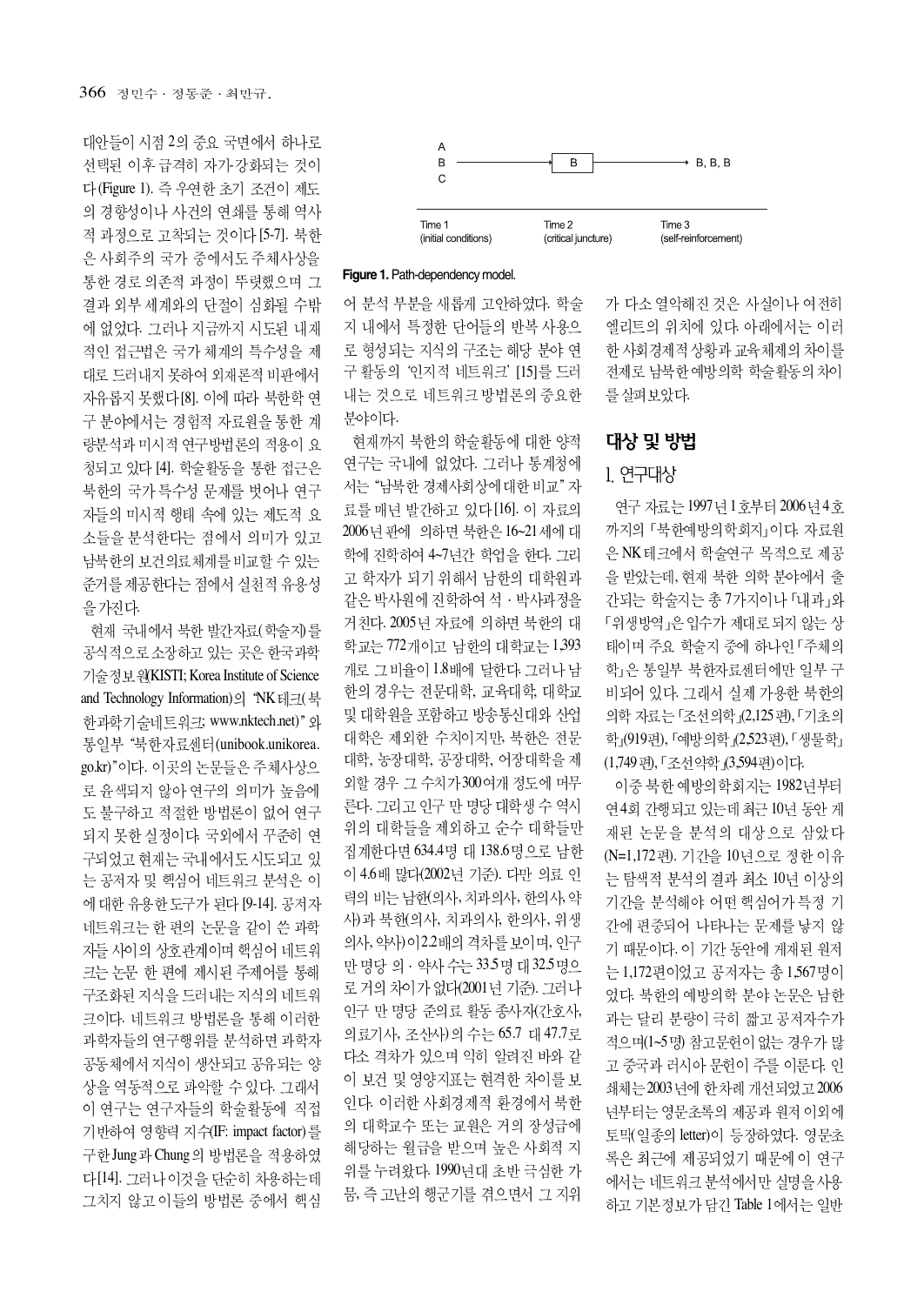니라 파이엑(Pajek 1.2.2)을 이용해 파티션 기반 축소 모형을 새롭게 적용한 것이다. 이 방법은 '네트워크 축소(shrink network)' 라고 하는데 spring-KK나 MDS(Multidimensional Scaling)와는 달리 주어진 네트워크 에서 거리(degree)가 동일한 단어들끼리구 역(partition)을 나눈 후에 이를 기준으로 분 석단위(vertices)를 수렴시켜 복잡한 네트 워크를 요약하는 방법이다 [19].

그러나 제1저자와 일반저자를 구분하여 가중치를 주고 공저자 수만큼 기여분을 할당한 다음에 행의 합이 일정하도록 표 준화한 방식은 Jung과 Chung의 연구를 따 랐다 [14]. 단, 추출된 네트워크를 행과 열 이 다른 이원 협업 네트워크(two-mode affiliation network)에서 일원 공동참여 네트 워크(one-mode co-membership network)로 변환하는 것은 네트워크 분석에서 일반적 인 자료처리 방법이다 [20]. 이 연구에서 새롭게 적용한 행렬자료 처리 방법은 논 문제목을 통해 핵심어를 추출한 것인데 분석대상인 북한 예방의학회지 논문 1,172 편 중에서 10회 이상 등장하는 단어를 핵 심어로 간주하고 이들 핵심어와 논문의 이원 협업 네트워크를 공저자 행렬과 마 찬가지로 변환하였다. 그리고 같은 기간 의 남한 예방의학회지 논문 570편에 대해 서도 동일한 방식을 적용하여 분석하였다.

## 결과

#### 1. 이웃관계 네트워크 분석

#### 1) 전체 네트워크

1567\*1567의 공저자 네트워크에서 이웃 관계의 합, 즉총 노드 수는 3,712이고, 평균 은 52.37, 표준편차는 2.31, 범위는 0 부터 33 까지였다. 고립자는 66개, 네트워크의 포섭 정도는 95.8% 이었고 밀도는 0.002였다. 즉, 단독 투고만을 한 연구자는 4.2%였다. 그러 나 전체 공저자 네트워크를 도해하면 북한 의 예방의학 학술활동은 한편으로는 남한 과 같은 중앙집중적인 형태를 보이지만 다 른 한편으로는 일회적이고 분절적인 모습 을 보였다 (Figure 2). 네트워크의 중심에는 게재 논문수가 많은 핵심 공저자들이 위치 되어 있었는데 조선적십자병원 김정남 (IF=95.00), 위생연구소 류준명(IF=67.83),

과 학술지의 의미 구조를 탐구하였다. 분 석방법은 Jung과 Chung이 개발한 공저자 및 핵심어 네트워크 프로시져 [14]를 기반 으로 하되 이를 상당 부분 개선하였다.

개선된 내용은 첫째, 초록에 제시되는 주 요 단어를 임의 추출한 후에 행렬 자료로 가공하는 것이 아니라 논문 제목에서 일 정한 빈도수 이상 등장하는 단어를 이원 행렬 자료로 추출한 것으로R 2.5.1을 이용 하여 만들었다. 이러한 방법은 대통령이 나 기업 CEO의 취임사 자료 등을 통해 텍 스트 내의 구조를 밝히는 것으로 '의미의 연결망'이라 불린다 [18]. 이 연구는 기존 의 '의미의 연결망' 이 문단 내에서 동시 등장하는 단어에 대해 관계를 설정한 것과 달리 개별 논문 제목에서 동시 등장하는 단어들에 대해 행렬 관계를 구성하였다.

버린 단어들(ex. words)은 공백을 포함하 여 '의한', '대한', '대하여', '있어서', '위한', '연구', '및', '그것', '그' 이며, 잘 라낸 단어들(cut. words)은 '로서', '되는', '하는', '하기', '있는', '과하', '은', '는', '이', '가', '만', '을', '를', '와', '과', '적', '의', '에게서', '에서', '에 게', '에', '으로', '보다', '한', '인', '', :' 이다. 이 과정을 통해 잘못 잘려나간 단 어들이 없도록 자르지 않는 단어(nocut. words)에 '효과', '비만', '평가', '미치 는', '요인', '결과', '노인', '성과', '추 가'를 지정하였다. 이러한 단어 정리 과정 은 3번을 반복하였다. 이 과정이 필요한 이 유는 예를 들어 "그에 관해서"의 "그에"는 ex.words에 포함되지는 않지만 "그에"에 서 "에"를 제거하면 (cut.words), "그"는 의 미없는 단어이므로 버려야 하기 때문이다 (ex.words). 다만 이때 상대적으로더 긴 단 어가 cut.words에서 앞쪽에 나오도록 하였 다. 즉, cut.words에서 '되는' 이나 '하는' 은 '는' 보다 앞에 들어가도록 했다. cut.words 는 단어를 자료의 순서대로 확인하기 때 문에 '는'이 '되는'이나 '하는' 보다 앞에 있으면 '는' 이 먼저 잘려나가 '되' 혹은 '하' 가 남아서 이 부분이 정리가 안 되기 때문이다.

둘째, 행렬 자료를 요약하는 방식으로 IF 값을 기준으로 실제 축소를 하는 것이 아

적으로 통용되는 영문 이니셜을 번역 · 적 용하였다. 그리고 북한의 학술논문에는 책임저자라는 제도가 없으며 북한예방의 학회지의 경우 주요 핵심어를 2006년부터 제시하고 있다. 다만 저자의 순서에는 특 별한 정렬 원칙이 없었으므로 일정한 기 여도에 따라 나열한 것으로 판단된다.

간행된 북한예방의학회지를 통해 해당 자료를 코딩한 후에 n편의 논문에 k명의 저자를 열과 행으로 하는 Jung과 Chung의 SAS/IML 프로시져 [14]를 적용하고 이를 변환하여 1172\*1567의 협업 행렬을 얻었 다. 그리고 네트워크 효과가 아닌 연구자 의 개별 효과를 판별하기 위한 속성 변수 로 논문의 게재년도, 저자의 소속기관 등 을 추가 입력하였다. 저자의 소속은 2002 년부터 논문에서 사라졌기 때문에 그 이 후 저자들의 소속은 기존 자료를 통해 추 정하였다.

그런데 이 자료에서 발견된특이점은 남 한의 공저자 네트워크 저자수보다 더 많 은 수의 공저자들이 저자로 활동하고 있 었다는 점이다. 이것은 두 가지 이유에 기 인한 것일 수 있는데, 하나는 성명에 오타 가 많아 이들이 각기 다른 연구자로 분류 된 경우이며 다른 하나는 전공분야의 미 분화로 인해 실제로 학술지마다 다양한 연구자들이 혼재되어 활동하는 경우이다. 저자들의 소속이 의과대학, 병원, 연구소 이외에도 다수 발견되었다는 점에서 후자 일 가능성이 높다. 다만 전자의 가능성을 차단하기 위하여 이 연구에서는 Lise Getoor가 개발한실체 해법(entity resolution) 방법을 적용하였다 [17]. 그는 컴퓨터 과학 분야에 공저자 네트워크 분석을 적용했는 데 그때 발견되는 동명이인 문제를 D-Dupe 라는 프로그램을 개발해 해결하였다. 이것은 개인들이 갖는 공저자 네트워크의 유사성 정도를 확률로 변환하여 동명이인 여부를 판별한 것이다. 이 연구에서는 3건 의 동명이인이 발견되었으며 이들을 별개 로 처리하였다.

## 2. 연구방법

이 연구는 학술지에서 제공되는 논문 공 저자 정보를 통해 핵심 연구자들의 군집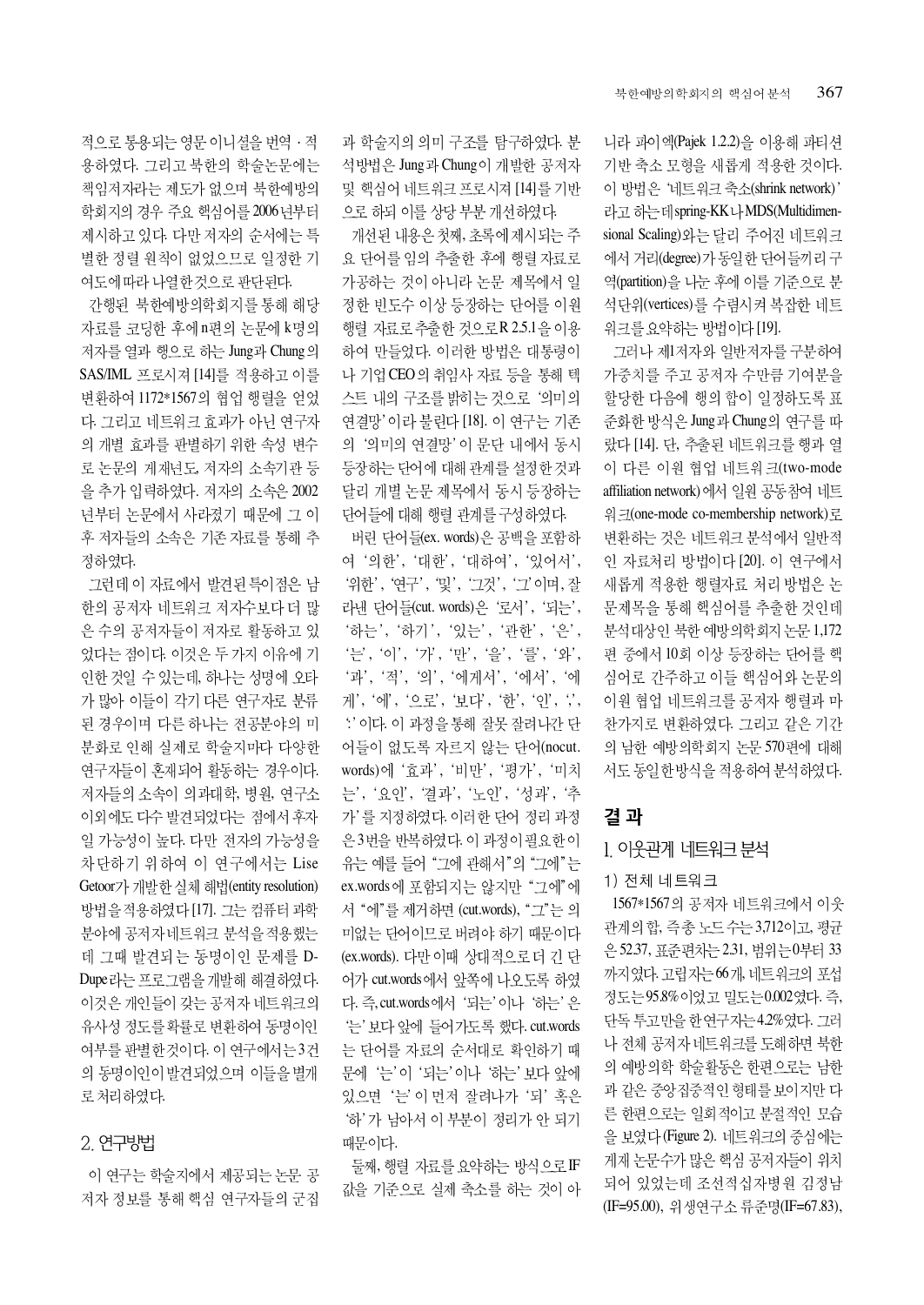

**Figure 2.** Co-author matrix drawn by GEM (1567\*1567; weighted on links by IF) .



#### **Figure 3.** Core co-authorship networks by spring-KK (68 ∗68; IF ≧20).

평양의학대학 강응권(IF=63.66), 해주의학 대학 라세철(IF=56.16), 평양의학대학 박학 히(IF=56.16)가 여기에 해당하였다.

#### 2) 핵심 네트워크

전체 공저자 네트워크는 자료의 방대함 으로 이해 북한예방의학회지의 핵심 공저 자네트워크를 효과적으로 드러내기 어렵 기 때문에 여기에서 영향력 지수가 20 이 상인 상위 68명을 추출하였다. Jaccard Coefficient를 거리 척도로 구하여 이웃 관 계를 살펴본 결과 이웃관계의 평균은 1.27, 표준편차는1.44, 밀도는0.02, 값의 범위는 0~7이었다. 25명은 핵심 공저자 네트워크 에서 완전 고립자였고 11명은 그들끼리 2~3개의 불완전 네트워크를 가지고 있었 으며 나머지 32명은 하나의 단일 네트워크 를 형성하고 있었다.

결과에 따르면 크게 3개의 핵심 공저자 군집이 북한예방의학 네트워크를 이끌고 있었다 (Figure 2). 이들은 각기 동일한 소속 으로 묶였는데 A군집은 평양의대, B군집 은 위생연구소, C군집은 해주의대 연구자 들이었다. 그러나 소속이 동일하다고 하여 그것이 군집으로 환원되는 것은 아니다. 여기에는 소위 마당발 역할을 하는 특정 여구자가 있는데 A 구집에서는 조봉남-강 응권-공재호가, B 군집에서는 조은 철 류준 명-김정희가, C군집에서는 리광훈-라세철 이 그런 역할을 하였다(Figure 3).

그런데 하나의 군집이 동일한 소속을 공

유하는 사람으로만 구성되어 있다면 단일 한 핵심 네트워크가 만들어지지 못했을 것이다. 여기에는 둘 이상의 군집을 연결 하는 매개지들이 중요한 역할을 하는데A 와 B군집에서는 최영구(어린이영양관리 연구소, 학사), B 와 C군집에서는 리성국 (해주의학대학, 학사)이 그런 위치를 담당 하였다. 물론 이들 핵심 공저자 네트워크 에 상호 중첩적인 관계망은 보이지 않았 기 때문에 공동 연구가 특별한 유인기제 를 통해 발달했다고 말하기는 어렵다. 오 히려 연구 생산성이 높은 다수의 박사 또 는 학사(남한의 석사에 해당) 소지자가 이 러한 연결망을 이끈 것으로 풀이된다. 즉, 미시적 동기가 의도하지 않은 거시적 결 과로 나타난 것으로 추측된다 [21].

#### 3) 축소 네트워크

위의 핵심 연구자들은 공저자 네트워크 에의 진입시기와 소속 기관별 활동의 유 사성에 따라 정체성이나 태도, 커뮤니티 의 구성에 영향을 주는 하부집단을 생성 하는 역할을 했을 것으로 보인다. 그런데 이러한 하부집단은 위의 핵심 네트워크와 같이 연결성에 기반하여 찾을 수도 있으 나(region 에 해당) 상호작용을 요건으로 찾 을 수도 있다(subgroup에 해당). 축소 네트 워크는 후자를 보여주는데, 분석결과에 의하면 북한 예방의학회지는 IF가 높은 핵 심 공저자들이 동일한 역할을 하였다 (Figure 3). 즉, 노드의 크기가 큰 저자들은 IF가 높은 저자들과 대체로 일치했으며 그 들이 공동연구의 생산력을 높여 바깥의 저자들에게 이를 파급한 것으로 추측된다. 다만, 네트워크 중앙의 공저자들은 핵심 네트워크에는 없었던 새로운 인물들인데 이들의 경우 특정한 소속집단을 공유하는 것은 아니었고 오히려 핵심 연구자들이 공저자 활동을 전방위적으로 하는데 있어 높은 사이성(betweenness)을 보여주었다. 이러한 결과는 MDS 와 구조적 등위성 분 석결과에서도 지지되었다(그림 생략).

## 2 관계의 멱함수 부포와 소속기관의 활동성

공저자 네트워크는 사례들이 평균값을 중심으로 정규 분포하지 않고 소수의 집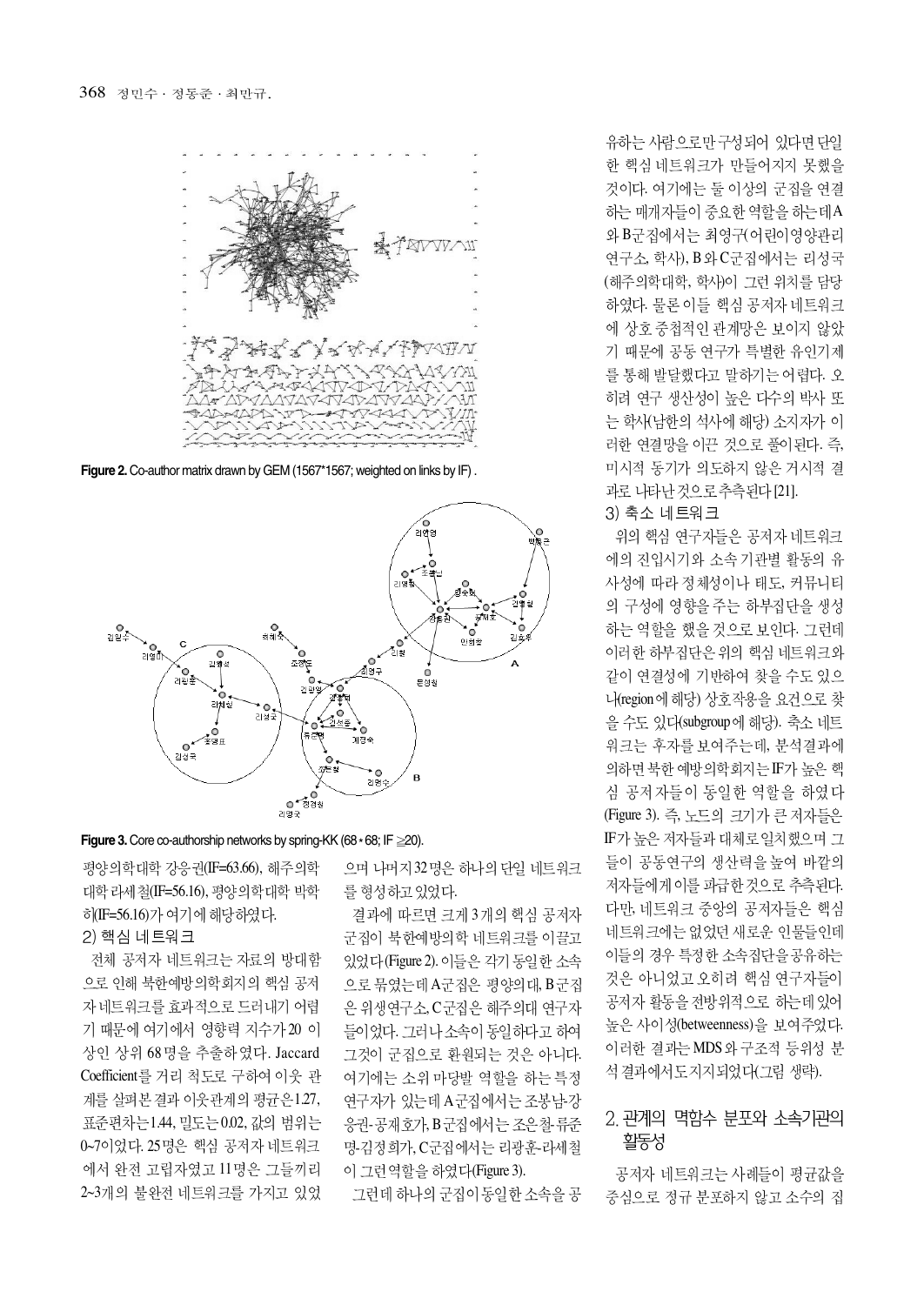중된 사례에서 기하급수적으로 감소하는 멱함수 분포를 보인다. 이러한 멱함수 분 포는 소위 말하는 부익부 빈익빈 현상으 로 명망이 높은 사람이 계속 더 큰 명망을 얻게 되는 것이다 [22,23]. 이 연구에서 기 여분 할당을 통해 계산한 공저자의 IF는 멱함수분포를 보였다.

공저자 활동을 통한 영향력 지수는 Table 1에 제시된 것처럼 Kim JN (95.00), Ryu JM (67.83), Khang EK (63.67), Rha SC (56.17), Park HH (56.17), Lee MS (53.33), Kim CJ (50.00), Paik DJ (48.33), Kim YC (46.67), Park YH (46.67)의 순으로 높았다. 그러나 네트워크에서의 높은 영향력이 반드시 논 문 편수에 비례하는 것은 아니다. 여기에 는 효율성의 문제가 고려된다. 그래서 특 정한 저자의 역할을 하거나 평균 공저자 수가 적으면 IF가 상승하지만 여러 편의 논문을 통해 충분한 공동연구자와 교류하 지 못하였다면 네트워크 내에서 링크가 부족하여 오히려 학술활동의 중심에서 멀 어지게 된다.

저자 역할(제1저자 횟수, 공동저자 횟수) 을 반영한 영향력 지수 상위 20인의 연구 활동 특징을 살펴보면 (Table 1) 핵심 공저 자 네트워크를 구성했던 학자들인 Ryu JM, Khang YK, Rha SC, Kim JH가 상위권 에 포함되었다. 공저자 네트워크는 학자 개인의 역량에 의해 구성되기도 하지만 한번 구성되면 그것을 통해 소속 군집 내 부의 평균적인 연구 생산력이 높아진다. 그러나 북한예방의학 학술활동의 경우 군 집의 핵심 인물 위주로 IF 지수가 높은 특 성을 보이기 때문에 연구자들의 개인 역 령(연구생산력)이 군집을 형성하게 한 동 력이었을 것으로 판단된다. 이들은 학위 를 가진 전문 학자들로 주요 의과대학이 나 연구소에서 활동을 하는데 연구자의 특성에 따라 제1 저자 여부는 자율적으로 결정하는 것으로 추측된다. 평균 공저자 수는 1.4명에서 3.0명으로 남한의 예방의 학 저널에 대한 분석 결과 [14] 와 비교할 때더 작은 편이다.

과학의 사회적 구조화 이론은 연구 성과 가 연구자의 소속집단 규모, 생산성, 핵심 저자의 유무와 같은 사회적 상황에 의해 서도 영향을 받는다는 점을 지적한다 [24].

| Impact<br>factor | Name              | <b>Belongings</b>         | Degree           | Total<br>paper | no. of $A^+$ | no. of $B^+$ | Mean of<br>co-author | Year <sup>+</sup> |
|------------------|-------------------|---------------------------|------------------|----------------|--------------|--------------|----------------------|-------------------|
| 95.00            | JN Kim            | Chosun Redcross Hosp      | PhD              | 21             | 7            | 14           | 2.23                 | 1997              |
| 67.83            | <b>JM</b> Ryu     | <b>Sanitation Res</b>     | MA               | 16             | 5            | 11           | 2.37                 | 1998              |
| 63.67            | <b>EK Khang</b>   | Pyongyang Coll Med        | PhD              | 23             | $\theta$     | 23           | 2.69                 | 1998              |
| 56.17            | SC Rha            | Haejoo Coll Med           | MA               | 20             | 1            | 19           | 2.85                 | 1997              |
| 56.17            | <b>HH</b> Park    | Pyongyang Coll Med        | PhD              | 14             | 3            | 11           | 2.28                 | 1998              |
| 53.33            | MS Lee            | <b>Sanitation Res</b>     | etcs             | 9              | 6            | 3            | 2.11                 | 1997              |
| 50.00            | $CI$ Kim          | Pyongyang Coll Med        |                  | 6              | 6            | $\theta$     | 1.50                 | 1998              |
| 48.33            | DJ Paik           | Microbiological Inst Dis  | MA               | 8              | 5            | 3            | 1.75                 | 1999              |
| 46.67            | YC Kim            | Kim Chiak Inst Tech       | etcs             | 8              | 5            | 3            | 2.00                 | 1998              |
| 46.67            | YH Park           | (Manufacturing Ministry)  | etcs             | 13             | 1            | 12           | 2.23                 | 2001              |
| 44.00            | JH Kim            | <b>Tumor Res</b>          | MA               | 10             | 5            | 5            | 2.50                 | 1998              |
| 43.33            | SH Yang           | Pyongyang Coll Med        | MA               | 13             | 2            | 11           | 2.46                 | 1999              |
| 41.00            | SK Lee            | Haejoo Coll Med           | MA               | 11             | 5            | 6            | 3.00                 | 1997              |
| 40.00            | <b>CLee</b>       |                           |                  | 7              | 5            | 2            | 2.27                 | 1998              |
| 40.00            | SI Park           | Pyongyang Coll Med        | MA               | 13             | 1            | 12           | 2.53                 | 1997              |
| 40.00            | JD <sub>Cho</sub> | Pyongyang Coll Med        | PhD              | 13             | 1            | 12           | 2.53                 | 1997              |
| 40.00            | KM Cheon          | Hamheung Coll Med         | PhD              | 12             | 1            | 11           | 2.66                 | 1997              |
| 36.67            | DC Lee            |                           |                  | 5              | 3            | 2            | 1.40                 | 1997              |
| 36.67            | JS Park           | (Export Processing Plant) | etc <sub>8</sub> | 7              | 4            | 3            | 2.28                 | 2003              |
| 34.17            | YG Paik           |                           |                  | 10             |              | 9            | 2.30                 | 2003              |

\* Sorted by Impact factor in descending order, + Author status: A(1st author), B(general author)

Year: Year of the first paper listed, Section Chief, College Head, Vice-Director, Party Secretary



**Figure 4.** Core keyword networks by spring-KK (68 ∗68; Frequency ≥10).

1,567명의 공저자가 포함된 소속기관 295 개소의 게재 논문 편수를 집계한 결과 여 기에서도 멱함수의 분포가 나타났는데평 양의 학대 학(495), 해주의학대학(125), 위생 연구소(101), 신의주의학대학(87), 의학생 물학연구소(48), 어린이영양관리연구소 (48), 조선적십자병원(37), 함흥의학대학 (32), 강건사리 원의 학대 학(26), 종양연구소 (19), 미생물연구소(19), 산업의학연구소 (16), 평양시위생방역소(14), 청진철도국병 원(12), 함경북도 인민병원(10), 중앙위생 방역소(10), 조선적십자종합병원(10), 강계 의학대학(10), 황해북도인민병원(9), 청진 의학대학(8)의 순으로 높은 분포를 보였 다. 그러나 해당 기간 동안 1회만 등장한

소속기관이 9.3%에 달하였고 그 종류 역 시 다양하여 개인 생산력에 대한 전반적 인 소속의 영향력은 약한 편이었다.

## 3. 핵심어 네트워크 분석

핵심어 네트워크는 북한예방의학회지 의 학술 구조를 보여주는 것으로 전체 1,172편의 논문들의 제목에서 반복적으로 검출되는 단어를 추출하는 R 프로시져를 만들고 이를 통해 추출된 핵심어를 열로 제목을 행으로 하는 이원 협업 행렬을 일 원 핵심어 네트워크로 변환하는 방법으로 분석하였다. 이때 핵심어 네트워크는 일 정한 출현 빈도를 가진 단어들 간의 관계 로 분석을 할 수도 있지만 [14], 이웃관계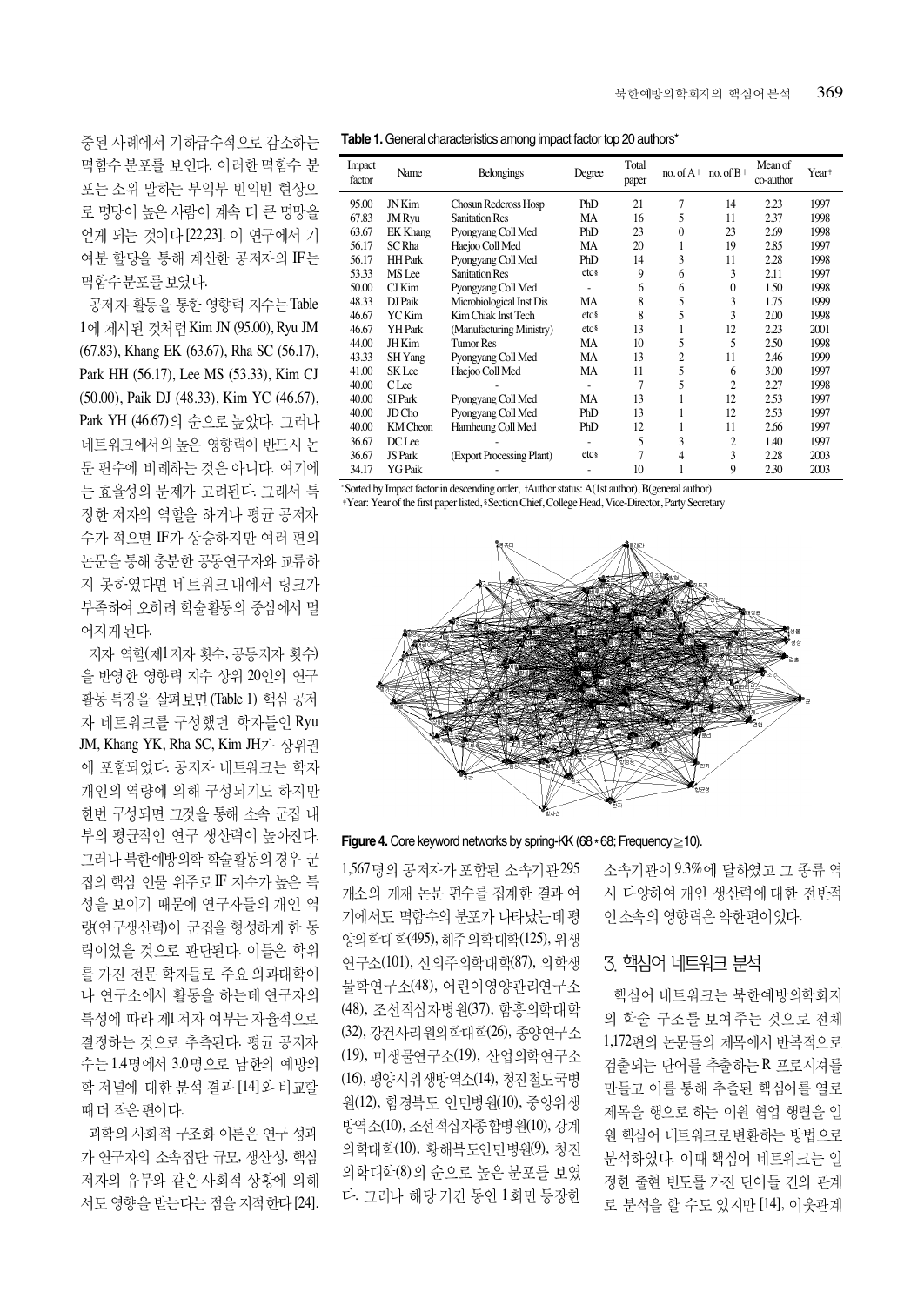

**Figure 5.** Shrinking network of North Korea by core keyword partition (33  $*$  33).



**Figure 6.** Shrinking network of South Korea by core keyword partition (45  $*$  45).

의 정도가 동일한 단어들끼리 구역을 나 눈 후에 이를 기준으로 네트워크 정보를 요약하는 축소 네트워크 방법을 사용할 수도 있다 [19]. 출현 빈도는 시뮬레이션을 통해 10회 이상 반복 등장으로 설정하였다 (Figure 4).

추출된 핵심어 68개의 빈도는 연구(594), 실험(152), 영향(146), 작용(76), 효과(70), 항 균성(62), 면역(57), 제조(53), 방법(51), 예 방(50), 반응(35), 항체(34), 배양(33), 진단 (33), 비루스(32), 항원(32), 기능(30), 역학 (29), 특성(29), 치료(28)의 순이었다. 이러 한 단어들은 북한 예방의학 학술활동의 성격이 실험 기반으로 영향과 효과에 주 력을 하며 면역기능과 항체, 항원과 관련 되는 반응과 진단, 배양을 목적으로 함을 보여준다. 다만, 북한에서 의학 관련 연구 들이 모두 이러한 경향성을 갖는 것일 수 있으므로 이를 확증하기 위해서는 추가적 인 연구가 요청된다.

이 연구에서 적용한 축소 네트워크 분석 결과에 의하면 북한 예방의학회지에는 33 개의 핵심어가 남한 예방의학회지에는 45 개의 핵심어가 각 나라의 학술활동에서 연구경향, 방법, 대상의 특징을 보여주었 다(Figure 5,6). 이때 단어들 간의 관계의 크 기 정도에 따라 계수값이 제시되었고 이 것을 노드의 크기로 반영했는데 각 학술 지의 절대값이라 할 수 있다. 남한의 경우 같은 기간에 생산된 논문 편수가 절반 수 준이었기 때문에 상대적으로 단어의 개수 가 작아 평균 계수값이 더 컸다.

북한 예방의학회지의 논문 제목에서 가 장 많이 검출되는 단어들은 연구, 실험, 영 향이라는 단어였다. 이들은 북한의 예방 의학 학술활동은 실험을 통한 영향관계 분석임을 말하는데 기계적인 단어로 간주 할 수 있다. 그러므로 실질적으로 중요한 단어들은 면역, 제조, 비루스, 배양, 예방, 검사, 세규, 감염, 리용, 지표, 약이다. 항염 증이나 간염, 급성과 같은 것들도 이러한 맥락에서 읽힐 수 있으며 감자와 같은 핵 심어는 영양학적인 성분 분석도 이루어지 고 있음을 보여준다. 결국 북한의 예방의 학은 실험 기반의 실용적인 관점을 취하였 는데 이것은 동일한 기간에 같은 방법론을

가지고 구한 남한 예방의학 학술지의 핵심 어 네트워크에서 주로 등장한 핵심어가 영 향, 조사, 발생, 우리나라, 평가, 근로자, 대 기오염, 결과, 농촌지역, 실태, 관계, 개발, 감염, DNA, 만족도, 건강수준이라는 점에 서 두 국가의 질병 예방과 건강증진에 대 한 인식이 어느 정도 상이하다는 점을 보 여주다.

#### 고 찰

네트워크 이론의 입장에서 볼 때 공저자 네트워크는 생산성이 높은 일부 연구자들 로인해 '좁은 세상(small world)' 의 특징을 보인다 [23-25]. 이것은 과학자들이 공동여 구를 통해 자유롭게 지식을 생산하지만 소수의 공동연구자들과 핵심어가 학회지 에서 두드러지고 다수는 그렇지 못한 현 상을 말한다 [13,26,27]. 이러한 현상은 공 동연구에서 논문의 주제(what one says)가 중요한지 연구자(who one is)가 중요한지 를 묻는다[28]. 학술활동은 연구자의 개인 적인 문제이기도 하지만 해당 학문분야의 사회적 구조화 결과에 영향을 받기 때문 이다 [29,30]. 이 논문은 북한 예방의학회 지의 학술활동, 즉 공저자와 핵심어 네트 워크를 통해 그들의 국가특수성 이면에 있는 예방의학 및 보건학 학술활동의 구 조를 분석하였다.

분석결과 세 가지 함의가 도출되었다. 첫 째는 북한 예방의학회지도 남한과 유사한 멱함수 분포와 소수의 핵심 연구자에 의 한 공저 활동이 나타났다는 점이다. 그러 므로 북한이 사회주의 국가임에도 불구하 고 학술활동에 있어서는 연구 업적 발표 의 유인기제가 있는 것으로 추측할 수 있 다. 둘째는 학술활동이 남한과 같이 소속 기관을 중심으로 이루어지되 특정 의과대 학이나 연구소의 특정 공저자 그룹이 전 체 학술활동에서 두드러지는 양상을 보였 다는 점이다. 실제로 학술지의 분석 과정 에서 북한 예방의학계의 중심인물이 드러 났고 주요한 의과대학, 연구소, 그리고 연 구자들의 연구패턴과 소속이동, 논문저술 의 문화적 특성이 나타났다. Jung과 Chung 의 연구 [14]에 따르면 북한 예방의학 분야 는 평균 공저자 수가 남한에 비하여 절반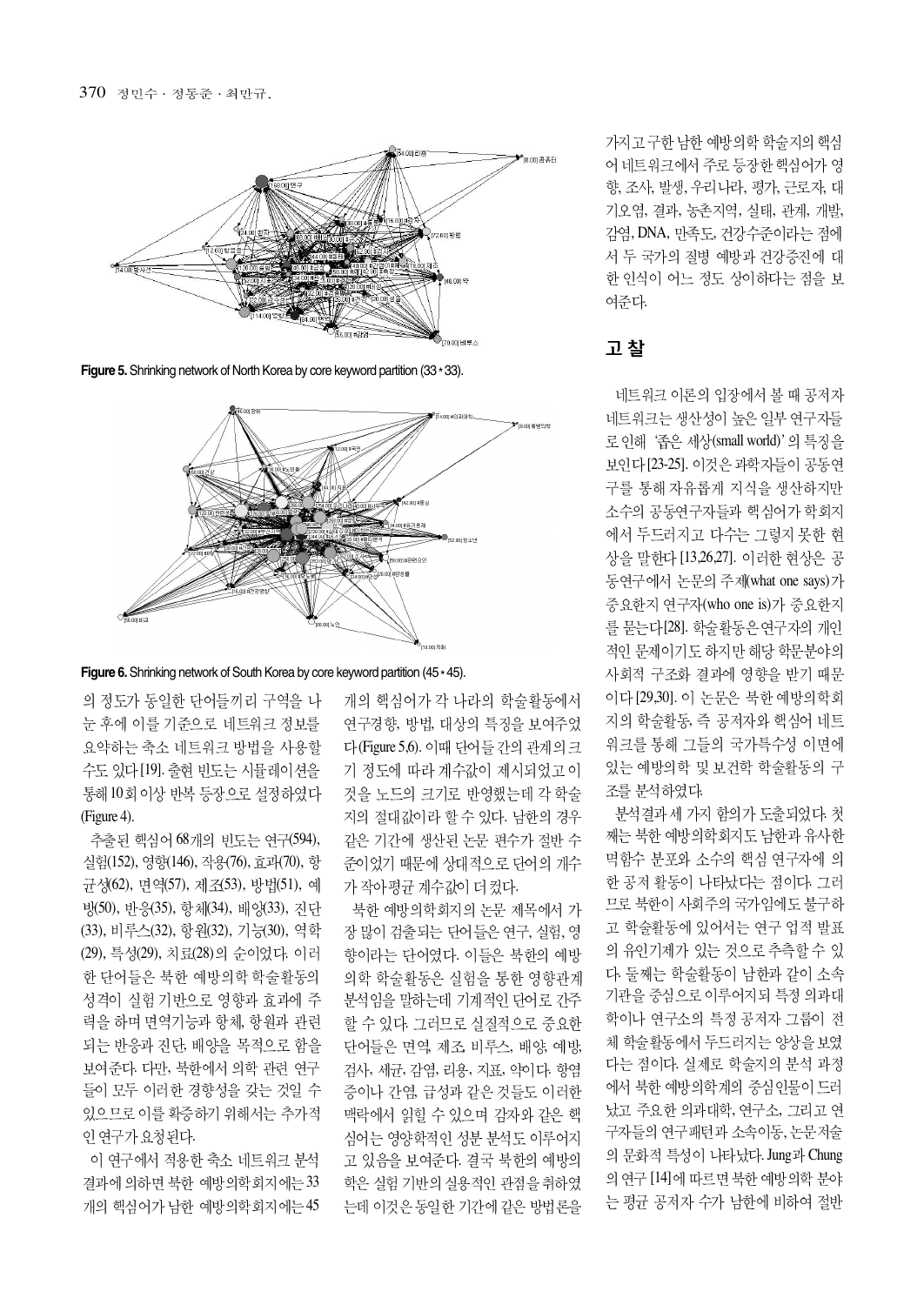이하였고 1~2회의 활동 이후에 사라지거 나 의학 이외 분야 전공자인데 공저자로 함께한 비율이 높았다. 셋째는 추출된 핵 심어를 남한과 비교하면 일부 공통단어가 있으나(33개 가운데 7개) 대체로 달라 연 구 경향이 상이했다는 점이다. 북한에서 예방의학은 실험 기반으로 균을 검출하고 면역체계를 유지하며 감염을 막는데 집중 되었다. 이것은 지난 10년간 북한 예방의 학만의 특징이었다.

이 연구는 북한에서 출간한 학술지를 대 상으로 네트워크 분석을 이용해 학술활동 의 경향을 살펴보았다. 이러한 자료원과 연구방법은 연구대상의 의도성으로부터 상대적으로 자유롭다는 점에서 탈북자 면 접 자료를 통해 북한 의료체계를 추측하 거나 [31] 주체사상에 의해 윤색된 사회주 의 매체를 해석할 때 [2] 보다는 상대적으 로 더 객관적인 결론을 제공한다. 뿐만 아 니라 자료의 취사 선택을 통해 질적인 평 가를 하는 방법 [32,33] 보다 신뢰성이 높다. 북한을 하나의 검은 상자로 비유할 경우 그들 내부를 제대로 관찰하기 위해서는 이중 맹검법과 같은 장치가 필요한데 본 연구의 방법론은 그런 측면에서 장점이 있다.

그러나 연구의 제한점도 있다. 우선 대용 량 자료를 추출하여 의미 분석을 하는 것 은 질적인 내용분석과 해석을 통해 사후 보완되어야 한다. 다음으로 이러한 학술 활동이 배태되어 있는 북한의 사회경제적 환경을 반영해야 한다. 사회경제 구조상 북한에서 교수 · 부교수라는 학직(學職)을 부여받은 사람이 아주 소수이다. 이들은 박사원을 거쳐 학사나 박사학위를 취득한 사람들이며 그이외에 대학에서 근무하는 사람은 상급교원, 교원, 조교원 등 교원으 로 불리운다 [34]. 전임 학사반의 수업 기 간은 3년 정도이며 전임 박사반의 수업 기 간은 2-3년인데 박사가 되기 위해서는 여 기에 몸담고 연구업적을 쌓아야 한다. 뿐 만 아니라 학위를 받기 위해서 5권 이상의 저서와5편 이상의 관련 논문이 요구된다. 그러나 이러한 조건은 학술활동의 최소 장치였을 뿐 북한 예방의학 분야의 주요 한 학 · 박사는 평균 논문이 11.95 편에 달 할 정도로 연구 활동이 활발했다. 다만, 90 년 이후 국가의 국영상업망과 식량배급제 가 마비되면서 대학교워들의 생활 역시 상당히 어려워졌고 박사들도 끼니를 위해 장마당을 나가야 하는 실정에 이르렀다 [34]. 이러한 더 큰 제도적 맥락을 결과 해 석에 첨가하는 것이 필요하다.

이 연구는 지난 10년간 북한예방의학회 지 게재 논문에 대한 공저자 및 핵심어 네 트워크 분석을 통해 학술활동의 구조를 살펴보았다. 그 결과 북한 예방의학회지 도 남한과 유사하게 소수의 공저자 연구 자 집단이 드러났고 그들의 연구 성향을 보여주는 핵심어도 발견되었다. 그리고 학술활동은 남한과 같이 소속기관을 중심 으로 이루어지되 특정 의과대학이나 연구 소의 공저자 집단이 전체 학술활동에서 두드러지는 양상을 보였다. 뿐만 아니라 북한에서 예방의학은실험 기반으로 균을 검출하고 면역체계를 유지하며 감염을 막 는데 집중되었으나 남한의 경우에는 이러 한 분야에 국한되지 않고 지역, 대상, 그리 고 산업 및 화경을 포괄하여 국민 보건에 대해 연구하고 있었다. 이러한 결과는 남 북한의 국민건강 차이를 설명하거나 보건 의료 체계의 통합을 준비할 때 고려될 필 요가 있다.

# 착고문헌

- 1. Kim SS. Research on Korean communism: promise versus performance. *World Polit* 1980; 32(2): 283-284.
- 2. Lee JC. The use of references for North Korea study. In: Graduate School of North Korea, Kyungnam University, editor. *A Methodology of North Korea Study*. Seoul: Hanul Academy; 2003, p.116-146. (Korean)
- 3. Jung MS. A study of unification of health care system between South and North Korea: an inclusive isomorphism model to overcome national singularity. In: The Ministry of Unification, editor. *The 25th National Unification Paper Competition Award Collections.* Seoul: The Ministry of Unification; 2006, p.3-64. (Korean)
- 4. Jung MS. An approach to macro-mechanism of division system using cognitive balance theory: Focusing on relations between South Korea, North Korea, and America, 1980-2000. *North Korean Stud Rev* 2007; 10(1): 7-50. (Korean)
- 5. Mahoney J. Path dependence in historical

sociology. *Theory Soc* 2000; 29(4): 507-548.

371

- 6. Goldstone JA. Initial conditions, general laws, path dependence, and explanations in historical sociology. *Am J Sociol* 1998; 104(3): 829-845.
- 7. Pierson P. Increasing returns, path dependence, and the study of politics. *Am Polit Sci Rev* 2002; 94(2): 251-267.
- 8. Choi WK. The reflexible approach of debates in the methodology of North Korea Research. In: Graduate School of North Korea, Kyungnam University, editor. *A Methodology of North Korea Study*. Seoul: Hanul Academy; 2003, p.9- 45. (Korean)
- 9. Garfield E, Welljams-Dorof A. Of nobel class: A citation perspec-tive on high impact research authors. *Theor Med* 1992; 13(2): 117-135.
- 10. Moody J. The structure of a social science collaboration network: Disciplinary cohesion from 1963 to 1999. *Am Sociol Rev* 2004; 69(2): 213-238.
- 11. Li M, Fan Y, Chen J, Gao L, Di Z, Wu J. Weighted networks of scientific communication: The measurement and topological role of weight. *Physica A*2005; 350(2-4): 643-656.
- 12. Kim YH, Yoon JR, Cho HS, Kim YJ. Structure of collaboration network among Korean scientists: 'small world' and position effect. *Korean J Sociol* 2007; 41(4): 68-103. (Korean)
- 13. Cho HS. The matthew effect: Accumulative advantage among Korean scientists. *Korean J Sociol* 2007; 41(6): 112-141. (Korean)
- 14. Jung MS, Chung DJ. Co-author and keyword network and their clustering appearance in preventive medicine fields in Korea: Analysis of articles in the Journal of Preventive Medicine and Public Health, 1991~2006. *J Prev Med Public Health* 2008; 41(1): 1-9. (Korean)
- 15. Marsden PV. Network data and measurement. *Annu Rev Soctol* 1990; 16: 435-463.
- 16. Korea National Statistical Office. *The Comparison of North and South Korea s Socioeconomic Condition*. Daejeon: Korea National Statistical Office; 2006. (Korean)
- 17. Getoor L. Statistical relational learning & entity resolution. CLIP Colloquium Series 2007 Feb 7 [cited 2008 Jan 18]. Available from: URL: http://www.cs.umd.edu/users/getoor.
- 18. Mohr JW. Measuring meaning structure. *Annu Rev Soctol* 1998; 24: 345-370.
- 19. Nooy W, Mrvar A, Batagelj V. *Exploratory Social Network Analysis with Pajek*. NY: Cambridge University Press; 2005.
- 20. Wasserman S, Faust K. *Social Network Analysis: Methods and Applications.* Cambridge: Cambridge University Press; 1994, p.167-214.